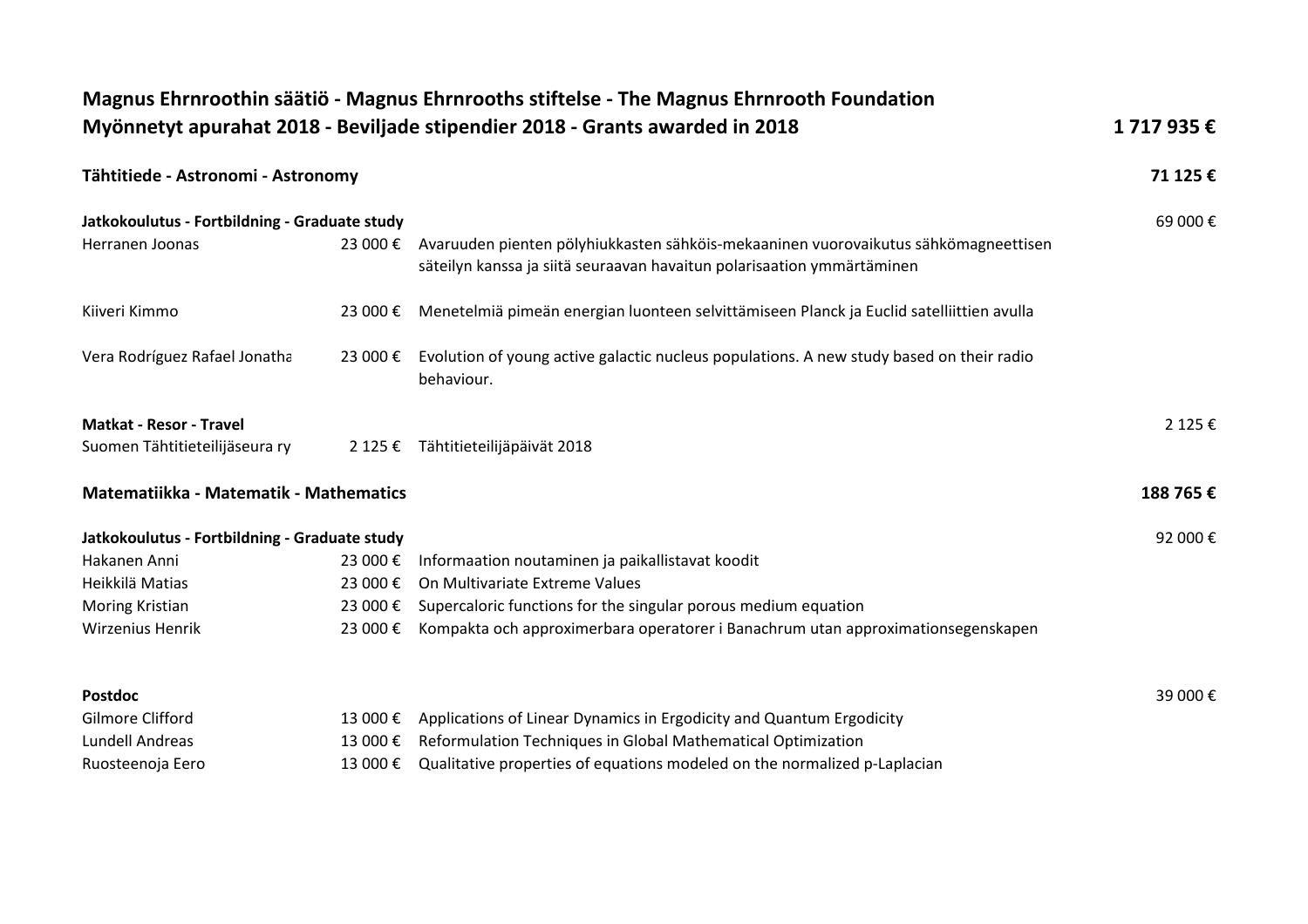| <b>Tutkimus - Forskning - Research</b> |         |                                                                                                                             | 20 000€  |
|----------------------------------------|---------|-----------------------------------------------------------------------------------------------------------------------------|----------|
| Fellman Johan                          |         | 3 000 € Inkomstfödelningar och demografi                                                                                    |          |
| Martio Olli                            | 12 000€ | Kokouksen 'Rickman Memorial Conference' järjestäminen Helsingissä 2018                                                      |          |
| Orponen Tuomas                         | 5 000 € | Konferenssin "Geometric measure theory and its connections" järjestäminen                                                   |          |
| <b>Matkat - Resor - Travel</b>         |         |                                                                                                                             | 37 765 € |
| Ernvall-Hytönen Anne-Maria             | 4 000 € | Lukuteoria sovelluksineen: matka-apuraha sekä apuraha kesäkoulun järjestämiseen                                             |          |
| Gröhn Janne                            | 1 900 € | Matematiikan tutkimustyö otsikolla "Oscillation of solutions of differential equations"                                     |          |
| Holopainen Ilkka                       | 2 500 € | Minimal submanifolds of warped spaces                                                                                       |          |
| Hurri-Syrjänen Ritva                   | 4 200 € | Painotetut John-Nirenberg avaruudet                                                                                         |          |
| Högnäs Göran                           | 2 740 € | Konferensresor: WBPA2018 (Badajoz) och SPA2018 (Göteborg)                                                                   |          |
| Ivarsson Björn                         | 800€    | Resestipendium för deltagande vid "Stein Manifolds and Holomorphic Mappings"                                                |          |
| Kanckos Annika                         | 1 300€  | För deltagande i konferens LC2018                                                                                           |          |
| Laaksonen Mikael                       | 900€    | ECCM-ECFD 2018 laskennallisen mekaniikan konferenssi                                                                        |          |
| Matala-aho Tapani                      | 2 500 € | Transcendental number theory and Diophantine approximations                                                                 |          |
| Miihkinen Santeri                      | 790€    | Summer School ACOTCA 2018 participation                                                                                     |          |
| Nieminen Pekka                         | 600€    | Kokousmatka Bolognaan                                                                                                       |          |
| Palojärvi Neea                         | 400€    | Matka-apuraha kesäkouluun "Hausdorff School: L-functions: Open Problems and Current<br>Methods"                             |          |
| Pekonen Osmo                           | 2 750 € | Osallistuminen Kansainväliseen matemaatikkokongressiin (ICM 2018) Rio de Janeirossa                                         |          |
| Rättyä Jouni                           | 1 900€  | Growth estimates for algebraic differential equations and q-p sequences                                                     |          |
| Saarela Aleksi                         | 1 100€  | International Colloquium on Automata, Languages, and Programming                                                            |          |
| Salminen Paavo                         | 1 500 € | Symposium on Optimal Stopping in Honor of Larry Shepp.                                                                      |          |
| Stenberg Rolf                          | 3 930 € | Deltagande i konferenserna: Contact Mechanics International Symposium Stenberg &<br>Gustafsson Finite Element Fair Stenberg |          |
| <b>Turunen Ville</b>                   | 1455€   | Boundedness properties in time-frequency analysis                                                                           |          |
| Viitasaari Lauri                       |         | 2 500 € Modern central limit theorems for dependent sequences                                                               |          |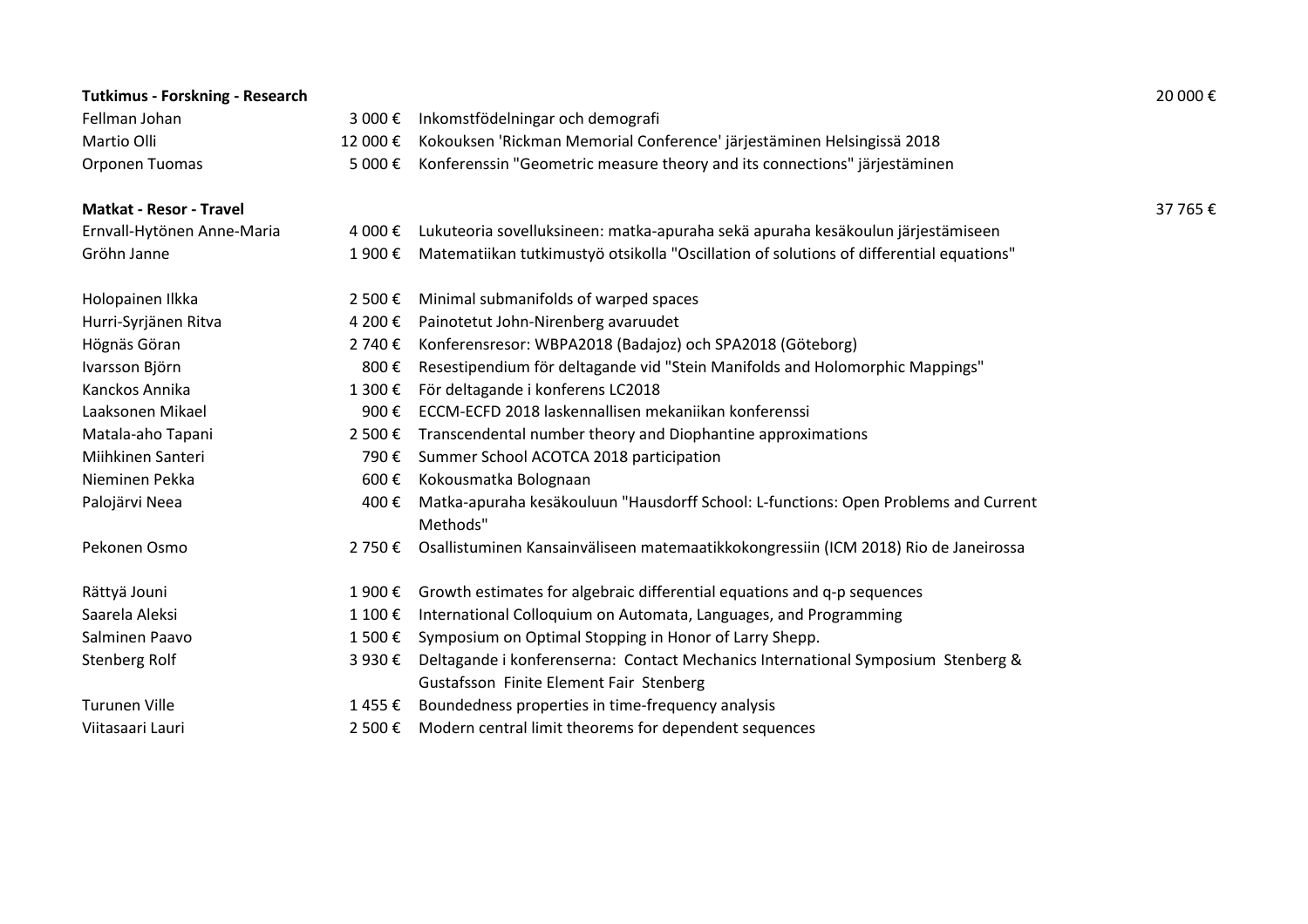#### **Fysiikka - Fysik - Physics 482 500 €**

# **Jatkokoulutus - Fortbildning - Graduate study** 241 500 € Karjalainen Antti 23 000 € Teknisesti relevanttien hilavirheiden tutkimus galliumoksidissa (Ga2O3) Koskivaara Olli 23 000 € Koherentit kvanttiefektit varhaisessa maailmankaikkeudessa Lahti Antti 23 000 € Semiconductor-oxide interfaces Laulumaa Laura 23 000 € Standardimallin laajennukset kaarevassa tausta-avaruudessa Martikainen Laura 23 000 € Hiukkasryöppyjen tuotanto ja jälki-ilmaisimen kehitystyö CMS-kokeessa Mäkelä Sasu 23 000 € Luonnonmukaisen lukemisen aivokorrelaatit magnetoenkefalografiaa käyttäen sekä silmänliikkeistä johtuvien häiriösignaalien vaimentaminen Paakkinen Petja 23 000 € Global analysis of nuclear parton distributions with constraints from LHC data Palmgren Elina 23 000 € Learning relational conceptual knowledge in higher education: The challenge of learning advanced concepts in physics Sampaio Rui 23 000 € Thermodynamics of Open Quantum System: Non-equilibrium Environments for Quantum Heat Engines Solala Eelis  $11500 \text{E}$  Kernel integration methods for electronic structure calculations Stuke Annika 23 000 € Machine learning methods for spectra of novel materials (second continuation application) **Postdoc** 91 000 € Pekkanen Juska 26 000 € Hiukkasryöppyjen koostumustutkimus ja tarkkuuskalibrointi Scheunemann Dorothea 13 000 € Interface Recombination in Organic Solar Cells (InterRec) Tavakkoli Mohammad 26 000 € Rational Design of Novel Catalysts for Clean Energy Production Uusinen Katalyyttinen Suunnitelmallinen Kehitys Puhtaan Energiatuotannon Sovelluksiin Waltari Harri 26 000 € Phenomenology of non-minimal supersymmetric models and sneutrino searches at the LHC **Tutkimus - Forskning - Research** 57 800 € Kallio Esa 20 000 € Ionosfääritutkimus Suomi 100 –satelliitilla (Iono100) Projektissa tutkitaan 3D ionosfääriä omalla vuonna 2018 laukaistavalla piensatelliitilla, jonka mittalaitteina ovat radioinstrumentti ja kamera.

Liljeström Ville 9 000 € Nestemäinen teknologia ja colloidiset komponentit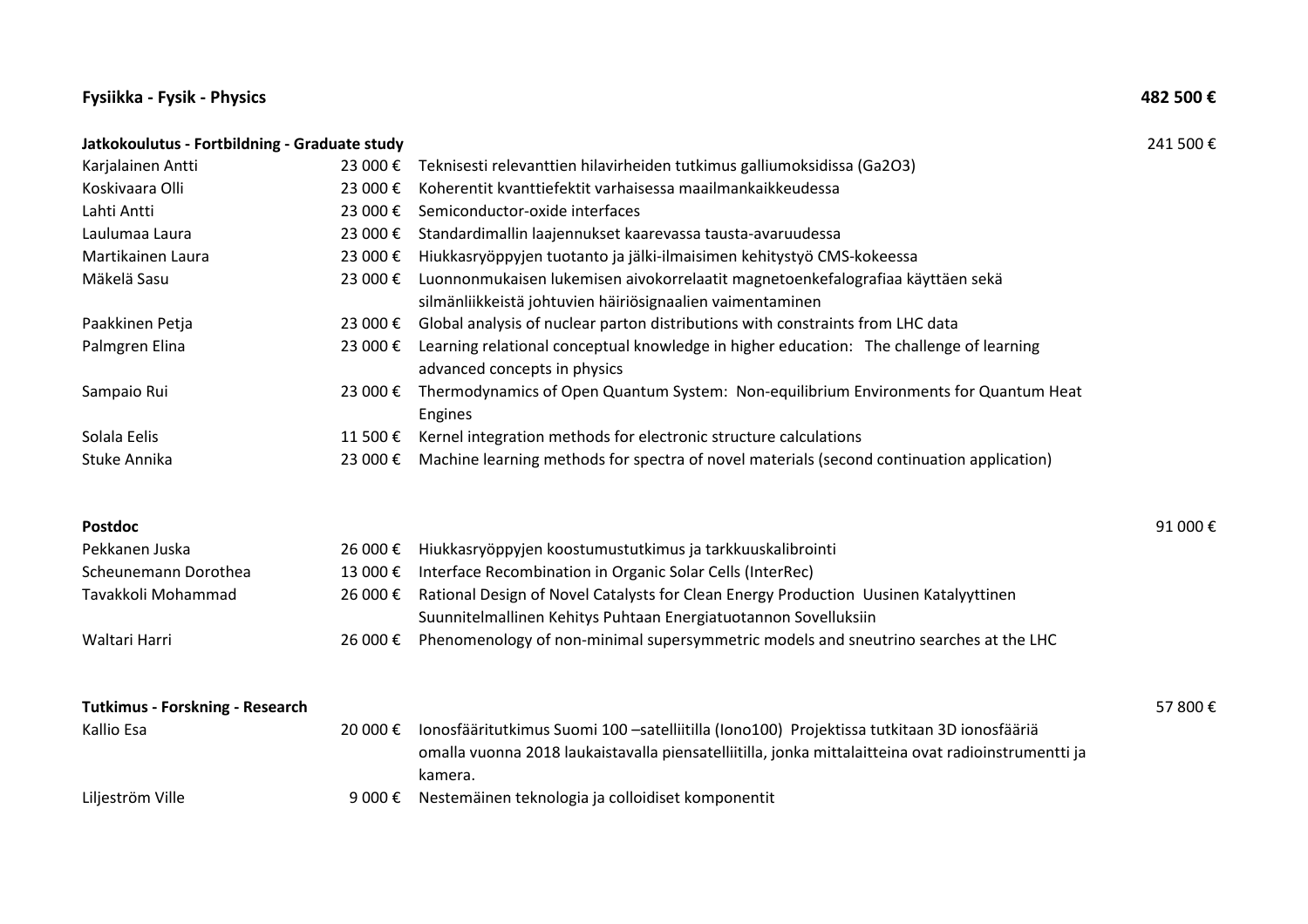| Resonanssi ry                  |         | 18 000 € International Conference of Physics Students -opiskelijakonferenssin järjestämiseen                                                                                                                      |          |
|--------------------------------|---------|-------------------------------------------------------------------------------------------------------------------------------------------------------------------------------------------------------------------|----------|
| Rummukainen Kari               |         | 7 000 € LISA Cosmology Working Group Meeting                                                                                                                                                                      |          |
| Sand Andrea                    |         | 3 800 € För inbjudet besök av Dr. Alfredo Correa, expert på TDDFT                                                                                                                                                 |          |
| <b>Matkat - Resor - Travel</b> |         |                                                                                                                                                                                                                   | 98 745 € |
| ABID Abdul Rahman              |         | 3 000 € Travel Grant for Project Synchrotron radiation characterization of early stages of radiation<br>damage and radio-sensitization in biomolecule - water matrix model for potential use of cancer<br>therapy |          |
| Ahläng Christian               | 1 300 € | Deltagande för konferensen HOPV (10th international Conference on Hybrid and Organic<br>Photovoltaics) i Benidorm, Spanien den 28-31 Maj.                                                                         |          |
| Djurabekova Flyura             | 5 000 € | Travels in connection to international collaborations on Development of materials for extreme<br>environments (DEMAX).                                                                                            |          |
| Garmash Olga                   |         | 800 € Participation in science visualization course                                                                                                                                                               |          |
| Havukainen Joona               |         | 6 300 € Research exchange to the European Organization for Nuclear Research (CERN) in Geneva for<br>doctoral thesis "Machine learning applications in High Energy Physics"                                        |          |
| Heikkilä Jaana                 | 6 300 € | Henkilökohtaisen tutkimusvierailun pidentämiseksi CERNissä osana väitöskirjatyön<br>toteuttamista                                                                                                                 |          |
| <b>Hoyer Paul</b>              | 4 800 € | Konferenser och forskningsbeso?k                                                                                                                                                                                  |          |
| Kainulainen Kimmo              | 7 000 € | FIELD THEORETICAL METHODS FOR PHASE TRANSITION DYNAMICS AND THEIR APPLICATION TO<br><b>COSMOLOGY</b>                                                                                                              |          |
| Kallonen Kimmo                 | 2 500 € | Tutkimusvierailut CERNiin, BOOST 2018 konferenssiin ja CMSPOS 2018 koulutukseen                                                                                                                                   |          |
| Keski-Rahkonen Joonas          | 2 300 € | Tutkimusvierailu Harvardin yliopistoon                                                                                                                                                                            |          |
| Khakalo Sergei                 |         | 1 700 € Metamaterial design by generalized continuum models and isogeometric methods                                                                                                                              |          |
| Kim Jiyeong                    |         | 2 975 € Conference trip: Time-series analysis of fractal beat rate variability                                                                                                                                    |          |
| Kirschenmann Henning           |         | 3 200 € Several short research visits to CERN for chairing meetings, organizing working group, and<br>participating in CMS collaboration meetings.                                                                |          |
| Kostensalo Joel                | 2 000 € | Osallistuminen International Symposium on Neutrinos and Dark Matter in Nuclear Physics -<br>konferenssiin Etelä-Koreassa                                                                                          |          |
| Lakka Antti                    | 1 210 € | CME impact at Earth with low and typical Mach number plasma characteristics                                                                                                                                       |          |
| Lipsanen Harri                 |         | 1 800 € TANN18-kokoukseen osallistuminen ja esitelmä                                                                                                                                                              |          |
| Michailoudi Georgia            | 3 000 € | Synchrotron radiation excited spectroscopic studies of aqueous surfaces with atmospheric<br>relevance                                                                                                             |          |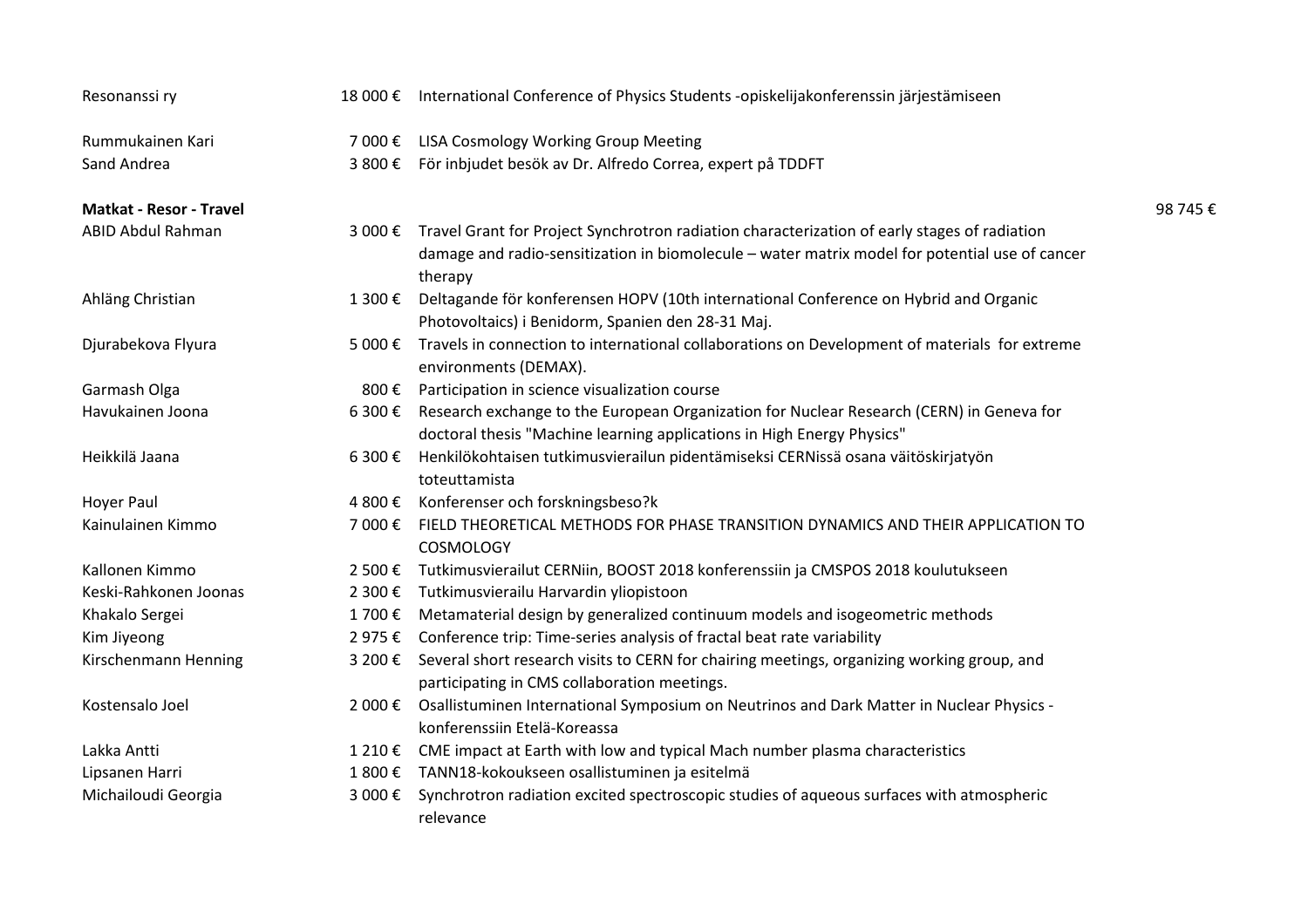| Mustonen Otto               | $2,100$ €        | Antiferromagneettiset neliöhilat: yhteys suprajohteiden ja kvanttispinnesteiden välillä                                        |
|-----------------------------|------------------|--------------------------------------------------------------------------------------------------------------------------------|
| Naaranoja Tiina             | 2450€            | Konferenssimatka: Frontier detectors for frontier physics                                                                      |
| Nyman Mathias               | 5 000 €          | Forskningvistelse vid University of Oxford                                                                                     |
| Ojala Joonas                | 1 200 €          | 14th Nordic Meeting on Nuclear Physics - Konferenssi                                                                           |
| Pekkarinen Antti            | 1 500 €          | Matka-apuraha ISMRM-ESMRMB 2018 - konferenssiin                                                                                |
| Petit Laeticia              | 3 700 €          | Travel for 1 month to South Africa to develop a collaboration on Spark Plasma Sintering (SPS)                                  |
| Pullinen lida               | 3 110 €          | Hiukkasten vaikutus HOM-yhdisteiden häviöön ja ilmakehän fotokemiaan                                                           |
| Tenkanen Tommi              | 4 500 €          | Kosmologian uusia tuulia: tutkimus- ja konferenssivierailu Japaniin ja Etelä-Koreaan                                           |
| <b>Tzarouchis Dimitrios</b> | 2 000 €          | Photonic Metamaterials: Theoretical Electromagnetism for Metamaterials, Metasurfaces, and<br>Plasmonics                        |
| Vattulainen Ilpo            | 4 000 €          | "International Workshop on Biological Membranes: Tiny Lipids with Grand Functions" -<br>konferenssin järjestäminen Helsingissä |
| Vuorinen Aleksi             | 8 000 $\epsilon$ | Fire and ice - hot QCD meets cold and dense matter                                                                             |
| Österbacka Ronald           | 6 000 €          | Internationellt forskningssamarbete kring nya solceller                                                                        |

### **Kemia - Kemi - Chemistry 376 000 €**

| Jatkokoulutus - Fortbildning - Graduate study |          |                                                                                                                                                          | 230 000 € |
|-----------------------------------------------|----------|----------------------------------------------------------------------------------------------------------------------------------------------------------|-----------|
| Ahmed Usman                                   | 23 000 € | Self-assembled fullerene chains: properties and utilization                                                                                              |           |
| Ahonen Jari Petteri                           | 23 000 € | Rengasrakenteiset fluoresoivat steroidipohjaiset molekyylit kolesterolin merkkiaineina                                                                   |           |
| Casadio David Sebastian                       | 23 000 € | Development of new selective oxidative reactions with a metal-free carbocatalyst                                                                         |           |
| Dimitrova Maria                               | 23 000 € | Magnetically induced current densities in molecules and molecular properties in strong<br>magnetic fields                                                |           |
| Farzan Afsoon                                 | 23 000 € | Cross-linkable bio-based polymers for manufacturing 3D-objects                                                                                           |           |
| Hakkola Salla                                 | 23 000 € | Kauran bioaktiiviset yhdisteet - mahdolliset kauran käytön ja suoliston terveyden biotunnisteet<br>keliaakikoilla, gluteeniyliherkillä ja perusterveillä |           |
| Heikinheimo Annakaisa                         | 23 000 € | Synthesis and applications of substituted pyrrolidin-3-ones                                                                                              |           |
| Lassfolk Robert                               | 23 000 € | Acyl group migration in mono-, oligo- and polysaccharides: Synthetic, analytic, kinetic and<br>biological studies                                        |           |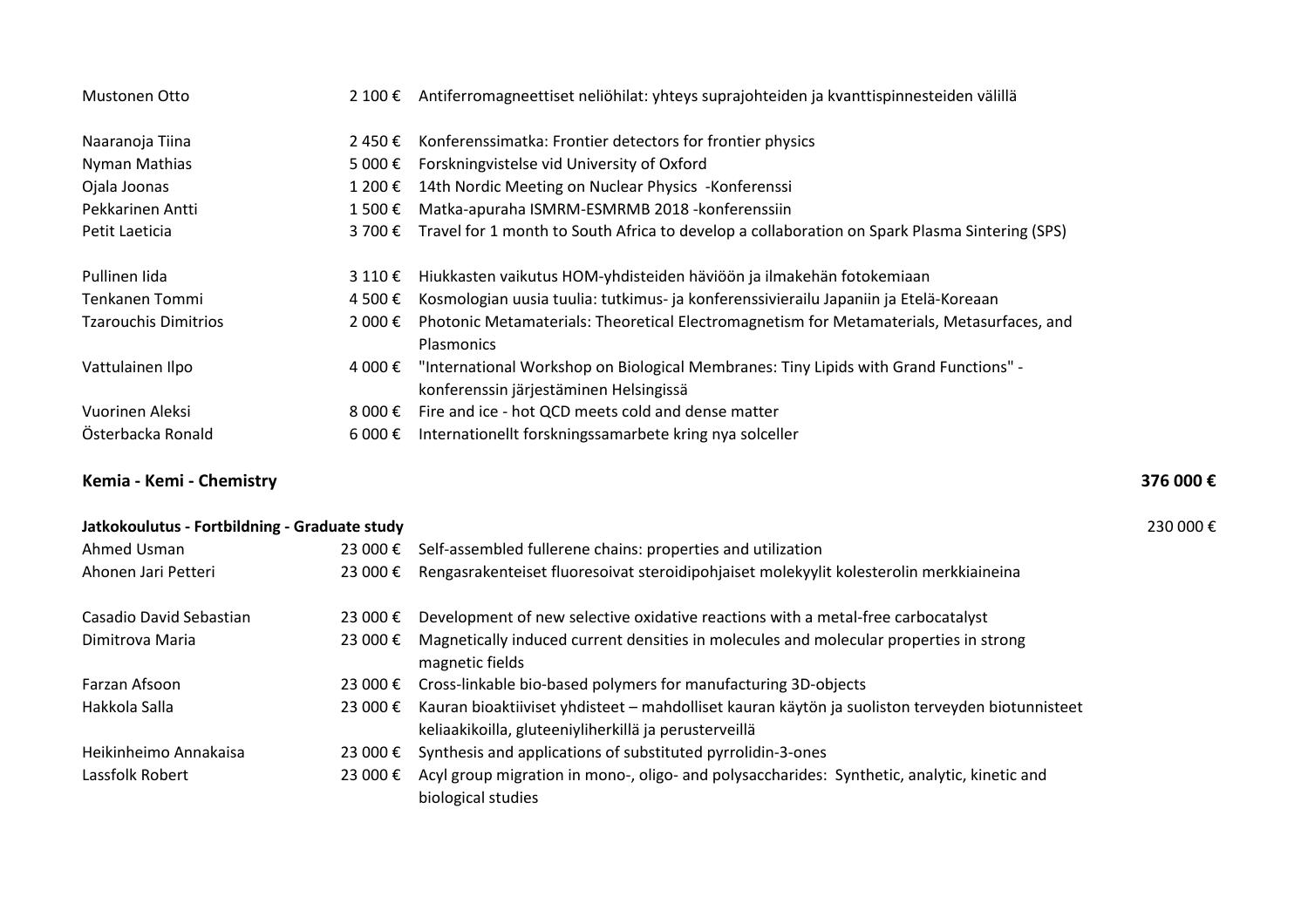| Salojärvi Esko                         |          | 23 000 € Lähi-infrapunasäteilyä absorboivat metallikompleksit ja niiden käyttö aurinkoenergian<br>tuotannossa.               |          |
|----------------------------------------|----------|------------------------------------------------------------------------------------------------------------------------------|----------|
| Yrjänä Ville                           | 23 000 € | Ioniselektiivisten elektrodien kehittäminen anioneja varten                                                                  |          |
| <b>Postdoc</b>                         |          |                                                                                                                              | 104 000€ |
| Jarju Jenni Johanna                    |          | 26 000 € A Toolbox for Metallophthalocyanine-Based 2D Covalent Organic Frameworks and Cages for<br>Catalysis                 |          |
| Mansikkamäki Akseli                    | 26 000 € | Computational Investigations of the Electronic Structures and Magnetic Properties of Low-<br>Valent Lanthanide Complexes     |          |
| Seleenmary Sobhanadhas Liji !          | 26 000€  | Multifunctional Luminescent cellulose fibres (LUMIFIBRES)                                                                    |          |
| Turunen Lotta                          | 26 000 € | Development of a Robust Technique for Enantioselective Halogenation                                                          |          |
| <b>Tutkimus - Forskning - Research</b> |          |                                                                                                                              | 25 000€  |
| Konu Jari                              | 5 000€   | Modernien Epälineaaristen Optisten Materiaalien valmistus                                                                    |          |
| Leskelä Markku                         | 10 000 € | Inorganic Nanomaterials as Components of Drug-vector Nanostructures                                                          |          |
| Salonen Laura                          | 5 000 €  | Highly Crystalline Water-stable 2D Covalent Organic Frameworks for Environmental<br>Applications                             |          |
| Sundholm Dage                          | 5 000€   | Elektron- och energiöverföring i molekylära system                                                                           |          |
| <b>Matkat - Resor - Travel</b>         |          |                                                                                                                              | 17 000€  |
| <b>Beltrame Gabriele</b>               | 1 000 €  | Sustainable strategies for producing bioactive polysaccharides from Finnish mushrooms                                        |          |
| Dognon Jean-Pierre                     |          | 1 000 € Scientific research collaboration on heavy and superheavy elements theoretical chemistry with<br>Prof. Pekka Pyykko. |          |
| Elomaa Heini                           | 1 000 €  | Osallistuminen ALTA2018 konferenssiin                                                                                        |          |
| Freites Adriana                        | 1 000 €  | Microwave-assisted epoxidation of oils: a new pathway to chemical intermediates and<br>biolubricants                         |          |
| Hietala Sami                           | 1 000 €  | Positive thermosensitive microgels                                                                                           |          |
| Jokioja Johanna                        | 1 500€   | Tutkijavierailu Quadram-instituuttiin, Englantiin                                                                            |          |
| Kari Eetu                              | 1 000 €  | Matka-apuraha PTR-ToF-MS laitteiden vertailukampanjaan osallistumiseksi                                                      |          |
| Kiiski Iiro                            | 1 000 €  | The 22nd International Conference on Miniaturized Systems for Chemistry and Life Sciences                                    |          |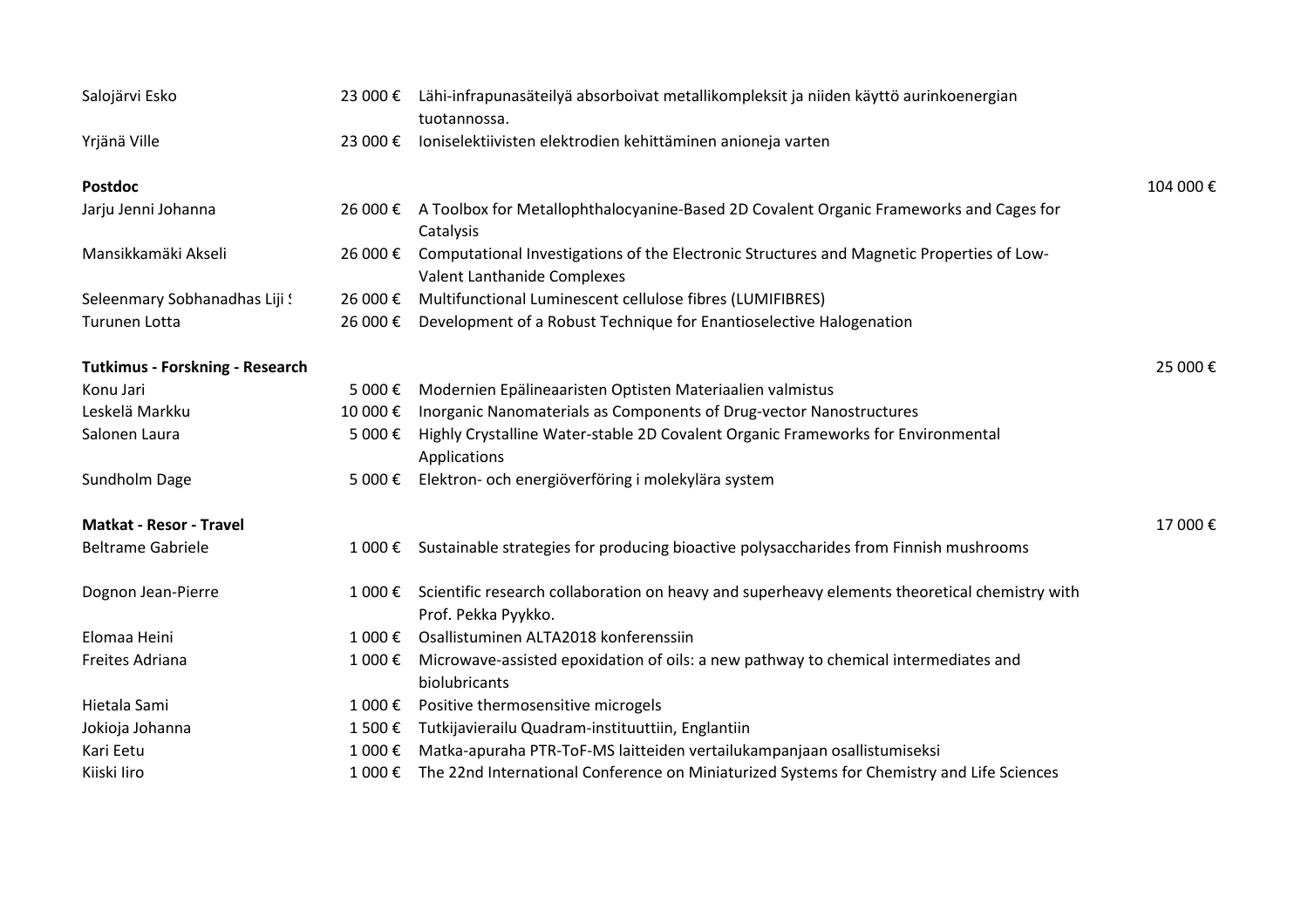| Lagerquist Lucas | 1 000 € | PAPTAC international lignin conference the 18th to the 20th September 2018 in Edmonton,    |
|------------------|---------|--------------------------------------------------------------------------------------------|
|                  |         | Canada.                                                                                    |
| Pyykkö Pekka     | 1 000 € | Internationell verksamhet under år 2018: Kongresserna ICQC i Menton, Frankrike i juni samt |
|                  |         | ICFE-10 i Lausanne, Schweiz i september.                                                   |
| Taponen Anni     | 1 500 € | Tiatsyyli-radikaalit ja niiden varauksensiirtokompleksit                                   |
| Tiihonen Antti   | 1 000 € | Osallistuminen konferenssiin 31st European Crystallographic Meeting ECM31                  |
| Tom Lindfors     | 1 500 € | Forskningsvistelse som gästforskare vid Budapest University of Technology and Economics,   |
|                  |         | Ungern                                                                                     |
| Tähtinen Petri   | 1 000 € | Osallistuminen Chirality-konferenssiin Princetonissa, Yhdysvalloissa 10.-13.6.2018         |
| Zhang Yongchao   | 1 500 € | A Novel Hydrogel Based on Cellulose Nanofiber (CNF) and Carboxymethylated Lignin as        |
|                  |         | Reusable Adsorbent for Removal of Heavy Metal Ions                                         |

## **Lääketieteellinen kemia - Medicinsk kemi - Medical chemistry 547 300 €**

| Jatkokoulutus - Fortbildning - Graduate study |                 |                                                                                               | 124 500 € |
|-----------------------------------------------|-----------------|-----------------------------------------------------------------------------------------------|-----------|
| Aatonen Maria                                 | 11 500 €        | Hypoksian rooli solujen vesikulaatioon ja vesikkeleiden ominaisuuksiin                        |           |
| <b>Backman Anders</b>                         | 11 500 €        | För avslutande av doktorandstudier i biokemi med ämnet: "Glykolipidtransportproteinets roll i |           |
|                                               |                 | ER/Golgi gränskiktet."                                                                        |           |
| Brück Oscar Eric Magnus                       | $6000 \text{€}$ | Akuuttia myelooista leukemiaa sairastavien potilaiden immuuniprofilointi                      |           |
| Coelho Rato Leila Sofia                       | 23 000 €        | Vimentin regulates cell size signalling                                                       |           |
| Dimitriou Polytimi                            | 11 500 €        | Doctoral research on the structure of alpha/beta-Hydrolases for protein engineering           |           |
|                                               |                 | applications in industry, biotechnology and medicine                                          |           |
| Engberg Oskar                                 | 7 000 €         | Impact of phospholipid mismatch on sterol affinity, formation and size of nanodomains         |           |
|                                               |                 |                                                                                               |           |
| <b>Guenther Carla</b>                         | 11 500 €        | Investigating the mechanical regulation of immune cells                                       |           |
| Murthy Sudarshan Narasimha                    | 11 500 €        | Development of small molecule inhibitors against potential cancer drug targets - human mono-  |           |
|                                               |                 | ADP-ribosyltransferases                                                                       |           |
| Paetau Sonja                                  | 3 000 €         | Slutförande av doktorsstudier                                                                 |           |
| Pulli Ilari                                   | 5 000 €         | Sfingosinkinas-1 och Orp5/8 som reglerare av kalciumsignaler i cellorganeller                 |           |
| Viazmina Larisa                               | 23 000 €        | Cross-talk between integrins of the beta 2 subfamily                                          |           |
|                                               |                 |                                                                                               |           |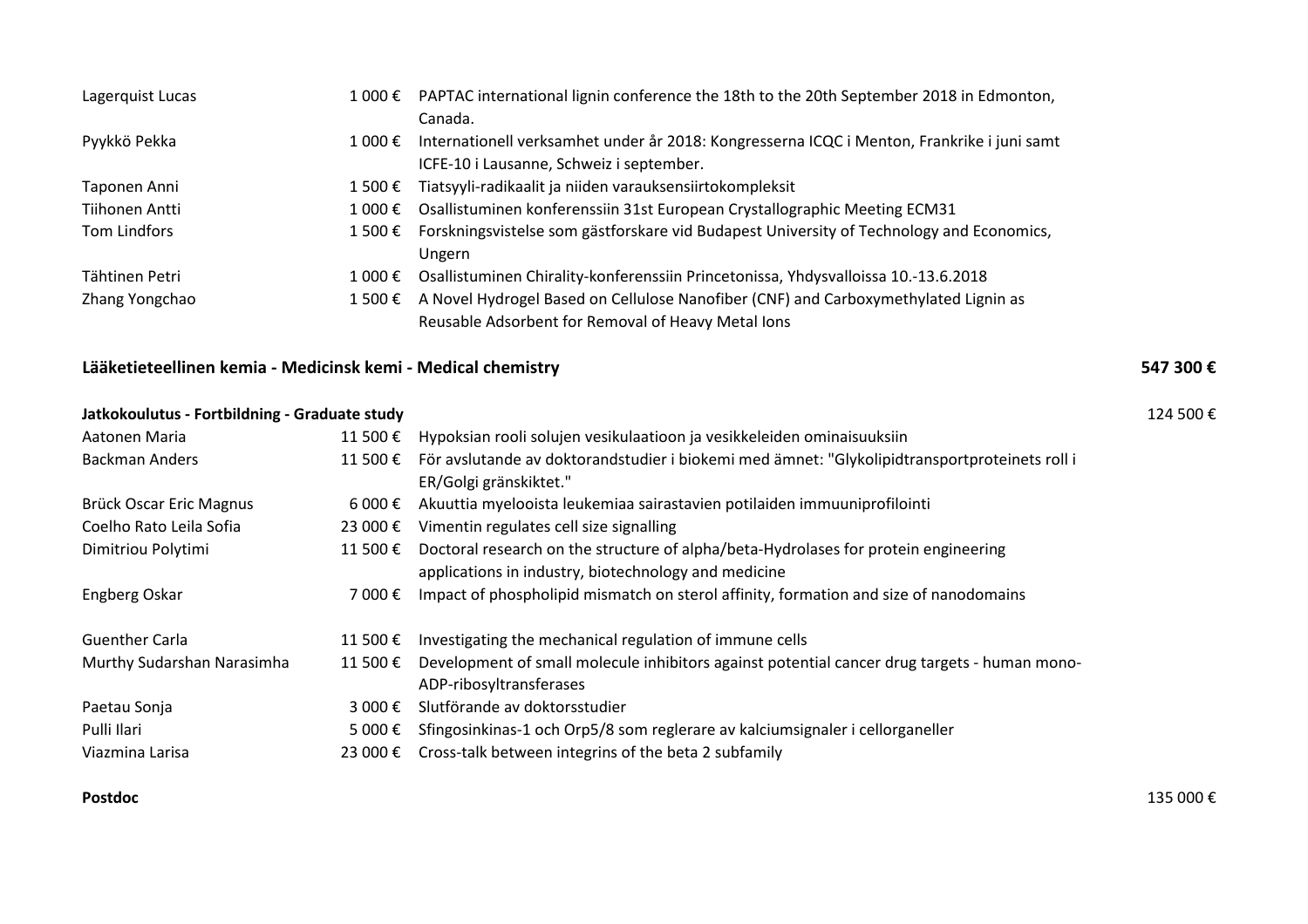| Budzynski Marek                        | 13 000 € | Elucidating function of nuclear Talin 1 in tumorigenesis and metastasis - a bridge between<br>transcription and adhesion. |          |
|----------------------------------------|----------|---------------------------------------------------------------------------------------------------------------------------|----------|
| Kemppainen Kati                        | 13 000€  | Unravelling the interplay between ECM stiffness, Jagged-Notch signalling and breast tumour<br>invasiveness                |          |
| Lehti Timo                             | 13 000€  | Syöpäsoluun luontaisesti kohdistuva bakteriofagi solunsalpaajien nanokuljettajana                                         |          |
| Möykkynen Tommi                        | 13 000 € | Hermoviestinvälitystä säätelevien proteiini-vuorovaikutusten väitöskirjan jälkeinen tutkimus                              |          |
| Rolova Taisia                          | 26 000€  | Immunomodulatory effects of neuronal ICAM-5                                                                               |          |
| Savarese Marco                         | 26 000€  | Expression profile of titin to tackle cardiac and skeletal muscle diseases                                                |          |
| Sazzad Md. Abdullah Al                 | 13 000€  | Effect of phospholipid unsaturation on ceramide/cholesterol interplay in bilayer membranes                                |          |
| <b>Torvaldson Elin</b>                 | 5 000€   | postdoktoral forskning "SUMO2 as a novel regulator of Cdk5-activity"                                                      |          |
| Ylä-Anttila Päivi                      | 13 000 € | The Epstein-Barr virus and host interaction -Modulating the host innate immunity through<br>autophagy                     |          |
| <b>Tutkimus - Forskning - Research</b> |          |                                                                                                                           | 253 800€ |
| Andersson Leif                         | 15 000€  | Ornitin dekarboxylas antizyme inhibitor-2 (AZIN2): En regulator av exosom produktion och<br>cancer progression.           |          |
| Courtney Michael                       | 5 000€   | Time-encoding of stimulus-evoked transcriptional programmes in neuronal cells                                             |          |
| Eriksson John                          | 15 000€  | A cytoskeletal signaling complex for targeted wound healing therapies                                                     |          |
| Eriksson-Rosenberg Ove                 | 5 000 €  | Structural analysis of the novel tumour suppressor protein LACTB                                                          |          |
| Fagerholm Susanna                      | 5 000 €  | Investigating mechanisms of beta2-integrin-mediated immune suppression                                                    |          |
| <b>Fang Shentong</b>                   | 5 000€   | Regulation between hematopoietic stem cells and (peri)vascular niches in homeostasis and<br>regeneration                  |          |
| Fellman Vineta                         | 8 000 €  | Hur påverkar en Cytb-mutation andningskedjans funktion i möss med en strukturell komplex III<br>defekt?                   |          |
| Finne Jukka                            | 10 000€  | Polysialohapon säätelijöiden identifiointi neuroblastoomasoluista kemiallisella seulonnalla                               |          |
| Goldman Robert                         | 7 000€   | Cytoskeletal vimentin links metabolic signaling to adipocyte growth                                                       |          |
| Grönholm Mikaela                       | 15 000€  | Reglering av leukocytadhesion och signalering                                                                             |          |
| Holmberg-Still Carina                  | 5 000€   | Proteasomregleraren UCHL5s effekt på cellens globala polyubiquitinom och transkriptom                                     |          |
| Ilonen Jorma                           | 8 000 €  | Genetic heterogeneity of childhood type 1 diabetes                                                                        |          |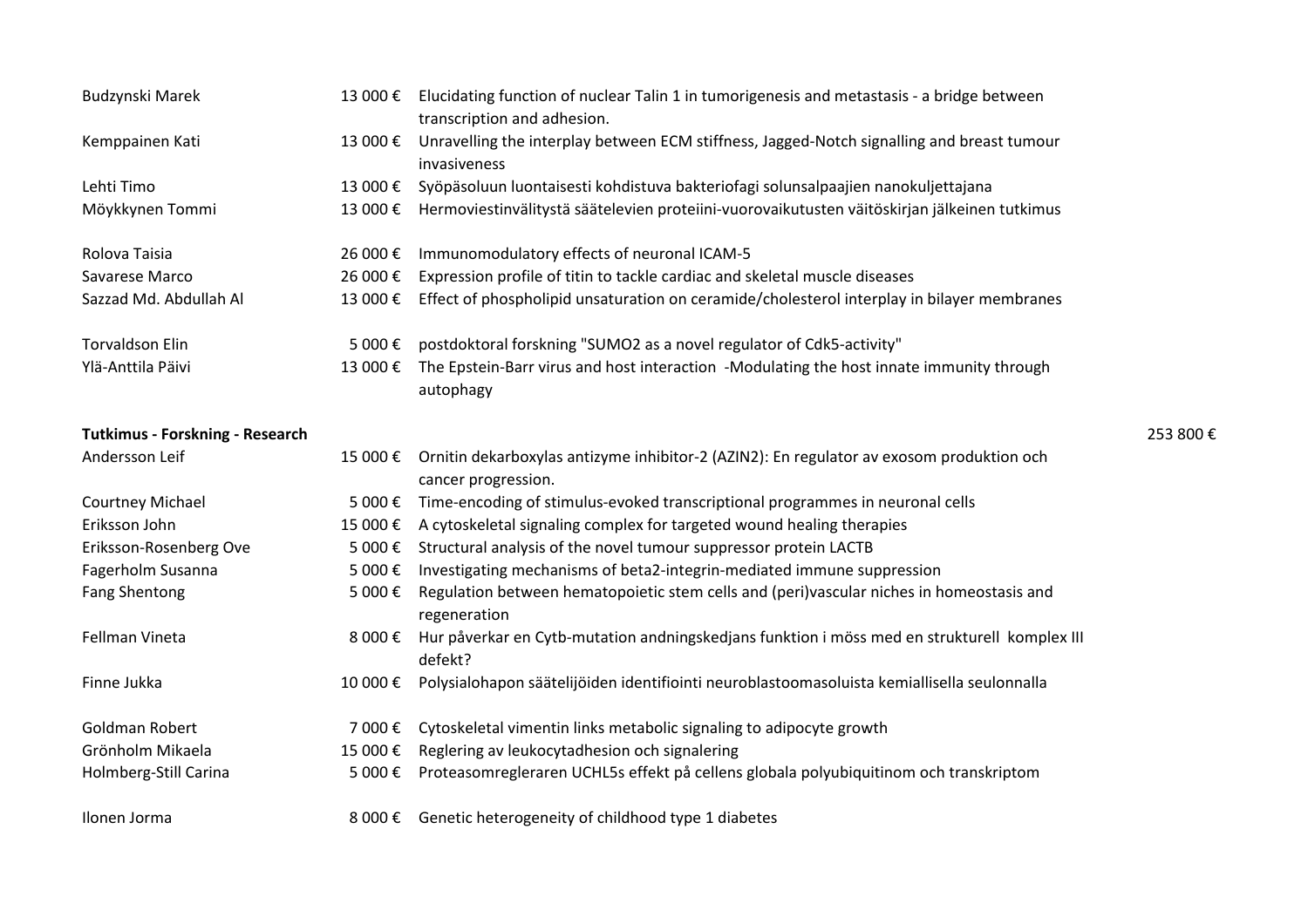| Keinänen Kari      | 10 000€ | AMPA-reseptorin proteiinivuorovaikutukset                                                                                                                       |
|--------------------|---------|-----------------------------------------------------------------------------------------------------------------------------------------------------------------|
| Kidron Heidi       | 5 000€  | Selektiv ligandbindning till humana effluxproteiner                                                                                                             |
| Koivunen Erkki     | 15 000€ | AlphaD-integriinin merkitys syöpäsolujen sopeutumisessa happikatoon                                                                                             |
| Kukkonen Jyrki     | 5 000€  | Utveckling och karakterisering av orexinreceptoraktiverande molekyler                                                                                           |
| Leino Reko         | 5 000€  | Synthesis of New Immunostimulatory Glycoclusters for Allergy and Cancer Treatment                                                                               |
| Lindholm Dan       | 12 000€ | The role of unspliced XBP1 (XBP1u) in protein aggregation and in models of neurodegenerative                                                                    |
|                    |         | disorders Betydelsen av signalproteinet XBP1:s isoform i proteinaggregering och<br>neurodegeneration                                                            |
| Meinander Annika   | 4 000€  | Targeting intestinal inflammatory signalling by interfering with ubiquitination                                                                                 |
| Panula Pertti      |         | 15 000 € Vascular factors in neurotransmitter network development and function                                                                                  |
| Petäjä-Repo Ulla   | 5 000€  | Co-regulation of beta1-adrenergic receptor N-terminal cleavage by polypeptide GalNAc-<br>transferase 2                                                          |
| Rosenholm Jessica  | 5 000€  | Utveckling av artspecifika nanopartiklar för behandling av biofilmer                                                                                            |
| Saris Per          | 5 000€  | Secretion of antimicrobial/anti-inflammatory peptides by probiotic yeast Saccharomyces<br>boulardii                                                             |
| Sarparanta Jaakko  | 3 000€  | Generation and turnover of C-terminal titin fragments                                                                                                           |
| Siljander Pia      | 5 000€  | Extracellular vesicles (EV) core facility - enabling the search for biomarkers and targets for<br>therapeutics                                                  |
| Sistonen Lea       | 15 000€ | Inverkan av extracellulära vesikler och eHSF2 på cancercellers tillväxt och invasionsförmåga                                                                    |
| Slotte Johan Peter | 10 000€ | Betydelsen av sfingomyelin för binding av aktinoporiner till membraner och för vidare<br>oligomeriseringen till funktionella porer                              |
| Vaheri Antti       | 15 000€ | Vascular pathology and leakage in Puumala hantavirus infection (Verisuonten patologia ja vuoto<br>Puumala-hantavirusinfektipssa)                                |
| Varjosalo Markku   | 5 000€  | Syöpä fuusiogeenit Oncofusions                                                                                                                                  |
| <b>Wallen Erik</b> | 5 000 € | Utveckling av nya ligander till prolyloligopeptidas som kan tillämpas för att studera sambandet<br>mellan prolyl oligopeptidas och neurodegenerativa sjukdomar. |
| Wikström Mårten    | 1 800€  | Vetenskaplig verksamhet år 2018                                                                                                                                 |
| Öörni Katariina    | 5 000€  | Aggregoitumisherkkä LDL ennustaa sydänkuoleman: geenit LDL-hiukkasten laadun säätelijöinä                                                                       |
|                    |         |                                                                                                                                                                 |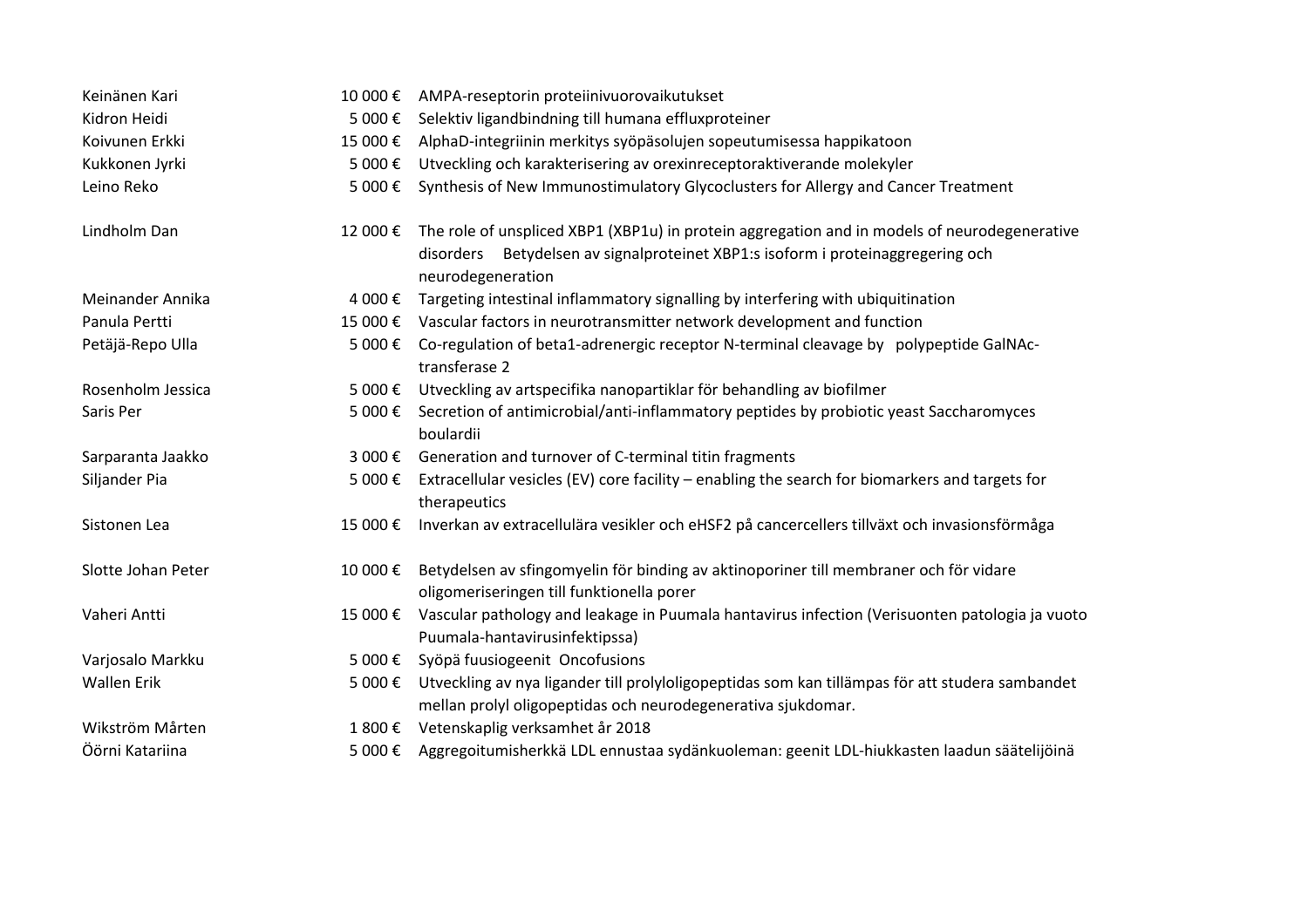| <b>Matkat - Resor - Travel</b> |         |                                                                                                                                                                                  | 34 000 € |
|--------------------------------|---------|----------------------------------------------------------------------------------------------------------------------------------------------------------------------------------|----------|
| <b>Antfolk Daniel</b>          |         | 2 000 € För deltagande i konferensen "Intermediate Filaments as the Platform to Underpin the Social<br>Network of Cells and Tissues" 24 - 29, juni 2018 i Lucca (Barga), Italien |          |
| <b>Bart Genevieve</b>          | 2 000 € | Attendance of Keystone Symposium Exosomes/Microvesicles: Heterogeneity, Biogenesis,                                                                                              |          |
|                                |         | Function and Therapeutic Development. Beaver Run Resort, Breckenridge, Colorado, USA                                                                                             |          |
| Hackman Peter                  |         | 2 300 € Titinopathies - an international database of TTN mutations on the RD-connect platform.                                                                                   |          |
|                                |         | Presentation at World Muscle Society congress 2018                                                                                                                               |          |
| Heinolainen Krista             |         | 2 000 € Vascular Endothelial Growth Factor Receptor-3 (VEGFR-3): A potential target to treat cancer                                                                              |          |
|                                |         | and other angiogenesis-related diseases                                                                                                                                          |          |
| Himanen Samu                   | 1 800 € | Matka-apuraha Cold Spring Harbor - konferenssia varten.                                                                                                                          |          |
| Jeltsch Michael                |         | 1 400 € Gordon Research Conference (poster presentation accepted, oral presentation pending): Novel                                                                              |          |
|                                |         | activating proteases uncover new roles for VEGF-C                                                                                                                                |          |
| Johansson Niklas               | 1 500 € | Resestipendie för deltagande i XXV EFMC International Symposium on Medicinal Chemistry                                                                                           |          |
|                                |         | (EFMC-ISMC 2018) 2.-6.9.2017, Ljubljana, Slovenien                                                                                                                               |          |
| Jokinen Elina                  | 1 800 € | IMMUUNIPUOLUSTUKSEN AKTIVOINTI MUNASARJASYÖVÄN HOIDOSSA                                                                                                                          |          |
| Kietz Christa                  | 1 500 € | För deltagandet i konferensen "11 th European Workshop on Cell Death" i Italien                                                                                                  |          |
| Koistinen Hannu                | 2 000 € | Matka-apuraha: AACR Annual Meeting, Chicago, USA, 14-18.4.2018                                                                                                                   |          |
| Laitila Jenni                  | 2 000 € | Nemaliinimyopatian patogeneettiset tutkimukset ja terapia - kongressimatka                                                                                                       |          |
| Leino Teppo                    |         | 1 500 € XXV EFMC International Symposium on Medicinal Chemistry (EFMC-ISMC 2018) & 5th EFMC<br>Young Medicinal Chemist Symposium (EFMC-YMCS 2018)                                |          |
| Maksimainen Mirko              | 1 500 € | The PARP Family and ADP-ribosylation -Konferenssi 3. 6.4.2018 New Yorkissa                                                                                                       |          |
| Nilsson Sofia                  | 1 500 € | Resestipendium för deltagande i XXII International Mass Spectrometry Conference, 26-31                                                                                           |          |
|                                |         | augusti 2018, Florens, Italien                                                                                                                                                   |          |
| <b>Nyholm Thomas</b>           | 2 000 € | Deltagande i biofysikkonferens                                                                                                                                                   |          |
| Parri Elina                    | 2 000 € | Identifying kinases and phosphatases that regulate STAT3 activity                                                                                                                |          |
| <b>Tamirat Mahlet</b>          | 1 500€  | Peptide Inhibition of ErbB Kinases - A Promising Approach                                                                                                                        |          |
| Uusi-Oukari Mikko              | 1 000 € | Osallistuminen Federation of European Neuroscience Societiesin kokoukseen FENS Forum on                                                                                          |          |
|                                |         | Neuroscience (FENS2018) Berliinissä Sansassa 7.-11.07.2018.                                                                                                                      |          |
| Valkonen Sami                  | 1 500 € | Matka-apuraha kansainvälisen vesikkeliyhteisön ISEV2018-kongressiin 5/2018                                                                                                       |          |
| Wickström Henrika              | 1 200 € | Continuous and flexible manufacture of pharmaceuticals using printing technologies and                                                                                           |          |
|                                |         | process analytical technology (PAT)                                                                                                                                              |          |